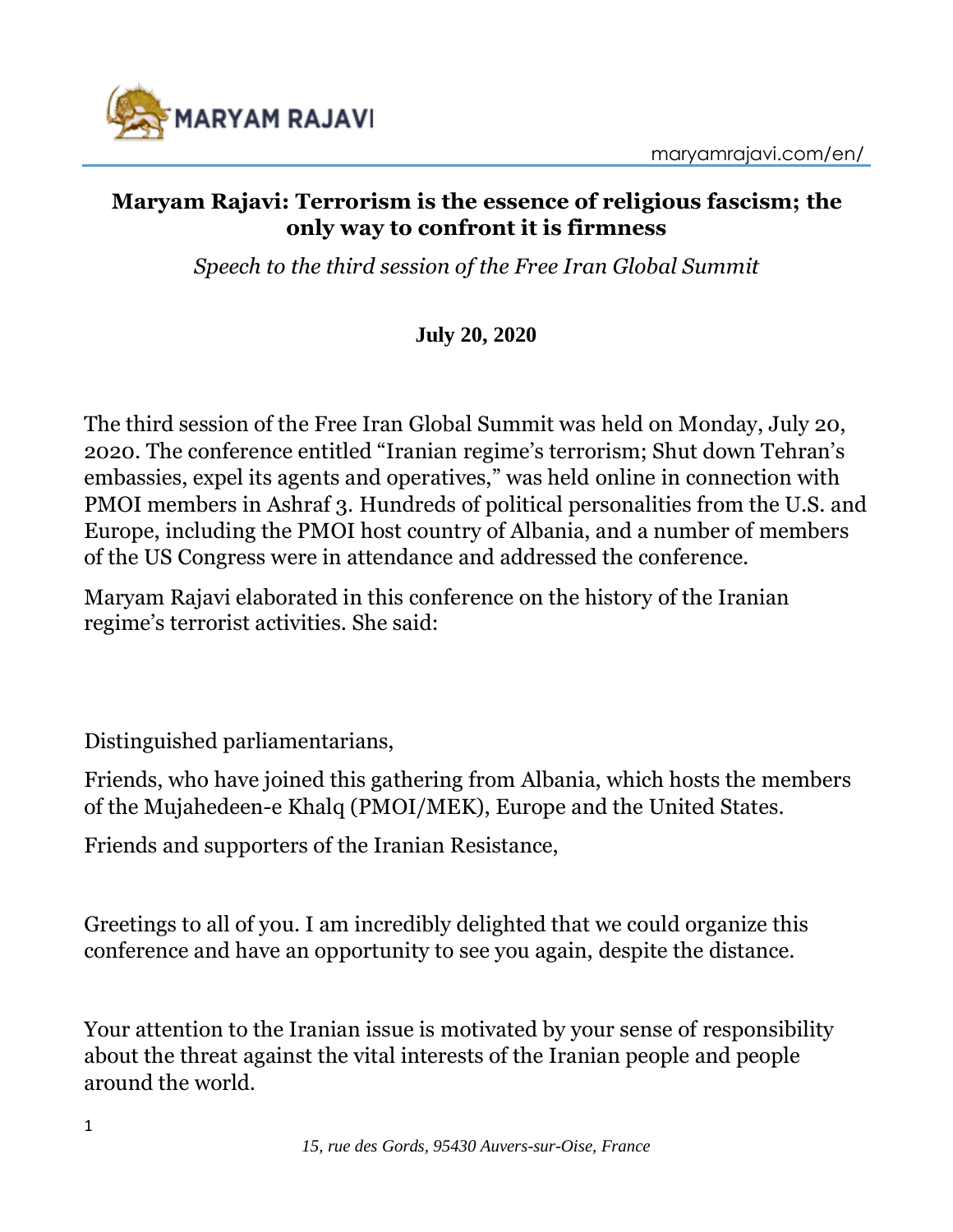This global threat is the velayat-e faqih or clerical regime as the central banker of terrorism in today's world. While carrying out suppression, executions and massacres inside Iran, and flaming conflicts in the Middle East, the regime is also pursuing a nuclear weapon.

Terrorism is the essence and fundamental nature of this regime and it is inseparable from it. You may be surprised to hear that within the regime's judiciary, whose henchmen amputate limbs and stone people as punishment, there is a secretary of a council for human rights. His name is Javad Larijani and is one of the oldest theoreticians of the mullahs' terrorism. His older brother was the former speaker of parliament, and his other brother, Sadeq Larijan, was the head of judiciary. In 1994, on the anniversary of the fatwa for assassinating Salman Rushdi, Javad Larijani formulated the mullahs' state-sponsored terrorism as "a sort of new power," which also includes hostage-taking and issuing orders to kill foreigners. He wrote: "To date, the thinking was that political power must be defined based on military and economic strength. ... The Imam's fatwa (to kill Rushdi) showed that the source of political power is something different."<sup>1</sup>

"If the world is realistic, it would have to acknowledge the dignity of Islam and Islamic rule based on such power, and not the level of economic progress," he added.

You can see where the terrorist operations are emanating from.

# **Partial history of the clerical regime's terrorist operations**

We have documented more than 450 acts of terrorism outside of Iran by this regime since 2001. 150 cases happened inside Iraq against the PMOI/MEK. These include roadside bombs targeting buses or sending trucks full of explosives to hit the PMOI/MEK's camp, or firing RPG-18 against the residences of mothers of PMOI/MEK members in Iraq.

<sup>2</sup> <sup>1</sup> Javad Larijani, A new type of power, the state-run Ettela'at newspaper, February 17, 1994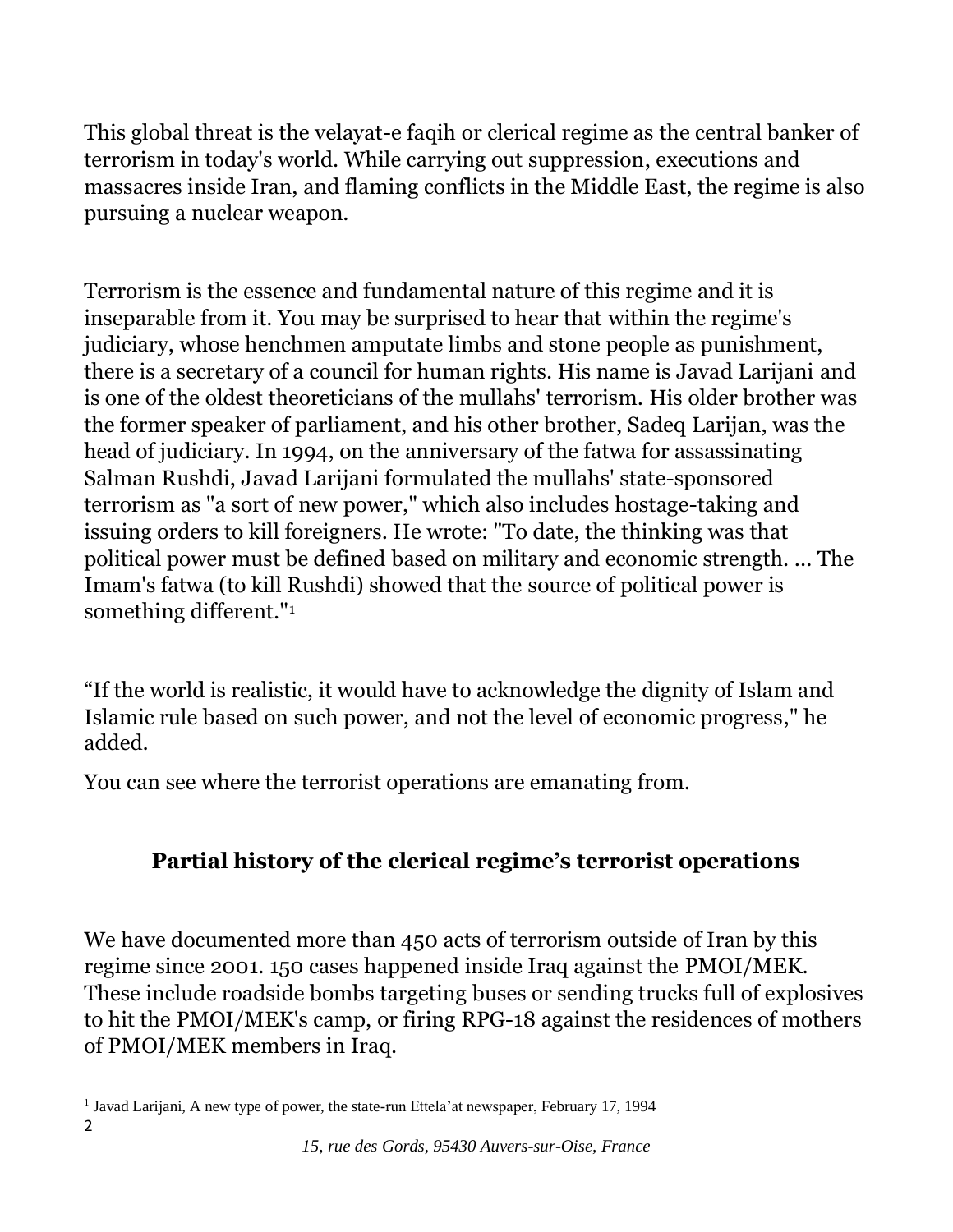Another list of the mullahs' terrorism outside of Iran relates to the killing of PMOI/MEK and other Iranian groups in Iraqi Kurdistan, Pakistan, Turkey, Switzerland, Italy, France, Germany, Austria, and Cyprus.

Now, consider cases in another category of the clerical regime's terrorism: Hostage-taking and murdering foreign nationals in Lebanon; bombings in Beirut in 1982, killing 241 American service members and 58 French military personnel, which was conducted under the supervision of an IRGC commander who later became the current president Hassan Rouhani's defense minister; killing innocent people in the streets of Paris in 1986; killing Haj pilgrims in Mecca in 1987; bombing in Argentina in 1994, using 275 kg of explosives against a Jewish center, and killing 88 people and injuring 151 more; the Khobar Tower bombing in 1996, which resulted in the killing of 19 and wounding of 500 American service members. These are some of the cases among dozens more plane hijackings and other terrorist crimes.

But after the 2003 Iraq War and the hidden occupation of that country by the mullahs, the era of the regime's mega-terrorism began. The mullahs' record has been horrendous in Afghanistan, Yemen, Lebanon and, more than every other place, in Syria and Iraq. Terrorist explosions in the public and among innocent people, destruction of religious shrines or seminaries, assassination of scientists and professionals, kidnapping, mutilation, forced relocation of millions of people leading to their homelessness, etc., each of which incorporate a shocking scale and magnitude. Let me just highlight some of the facts and figures regarding those conducted against American forces.

Yes, the IRGC has directly been involved in the killing of at least 608 American service members in Iraq. So, you can imagine the suffering inflicted inside Iran by the regime, on women, various ethnicities, and followers of other religions.

One example is the horrific crime committed by the mullahs' former deputy Intelligence Minister, Saeed Hajjarian, an advisor to the regime's former president Mohammad Khatami and a theoretician of the phony reformists. The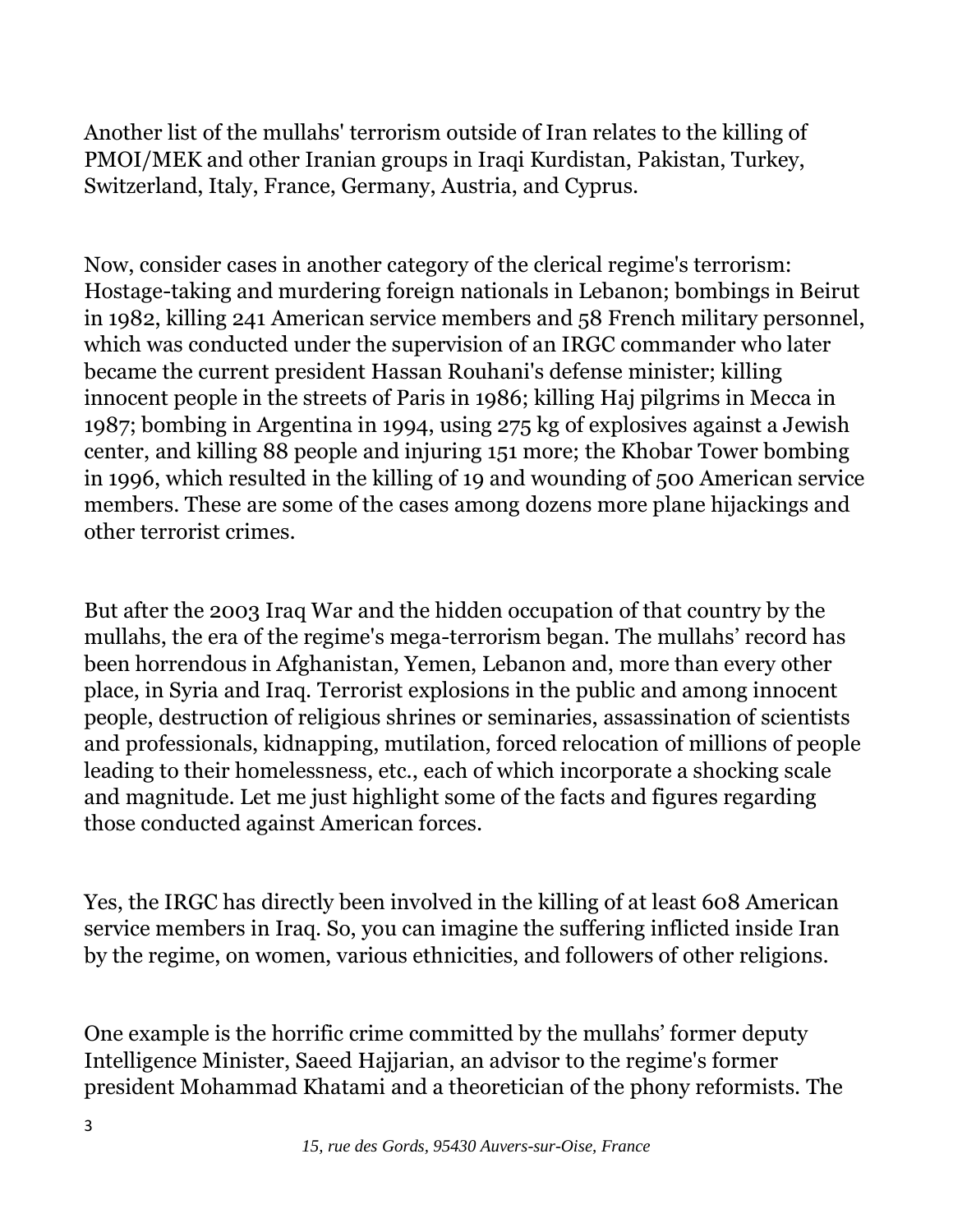director of the state-run media from a rival faction said the following about Hajjarian: "One of these folks was once interrogating one of the PMOI/MEK members in the city of Shiraz. He (Hajjarian) tied the person to a tree and used a rope to tie the person's hand to a tractor. Then he drove the tractor until the person's arm split from their body."<sup>2</sup>

These are the methods used by the regime, and it is how the regime has held onto power over more than 40 years through suppression and terrorism. Vilification and demonization is the flip side of the regime's terrorism because it sets the stage and paves the way for it.

Why do the mullahs engage in such horrific atrocities? Because, as Massoud Rajavi has said, "If someday, the regime abandons the export of fundamentalism and terrorism abroad and limit itself within Iran's boundaries, if will implode and disintegrate."

You all know that in the past two years, the clerical regime has conducted a large number of terrorist plots and operations.

The two terrorist plots pursued by the regime in the spring and summer of 2018 against the Iranian Resistance are the largest terrorist designs of the regime's 40 year history in Europe.

The Iranian regime's leaders planned to launch a major terrorist attack against the Free Iran Grand Gathering in Paris, in 2018. The terrorists in possession of the bomb were arrested by the Belgian Police. The regime's terrorist diplomat who had handed them the bomb, has been in jail for more than two years.

Last week, the trial of this diplomat and his three accomplices began in Belgium.

For the first time, a serving diplomat faces trial in Europe for direct involvement in terrorism. Enjoying diplomatic privileges, the arrested regime diplomat

<sup>2</sup> Hossein Arbabifar, the state-run ISNA news agency, September 23, 2002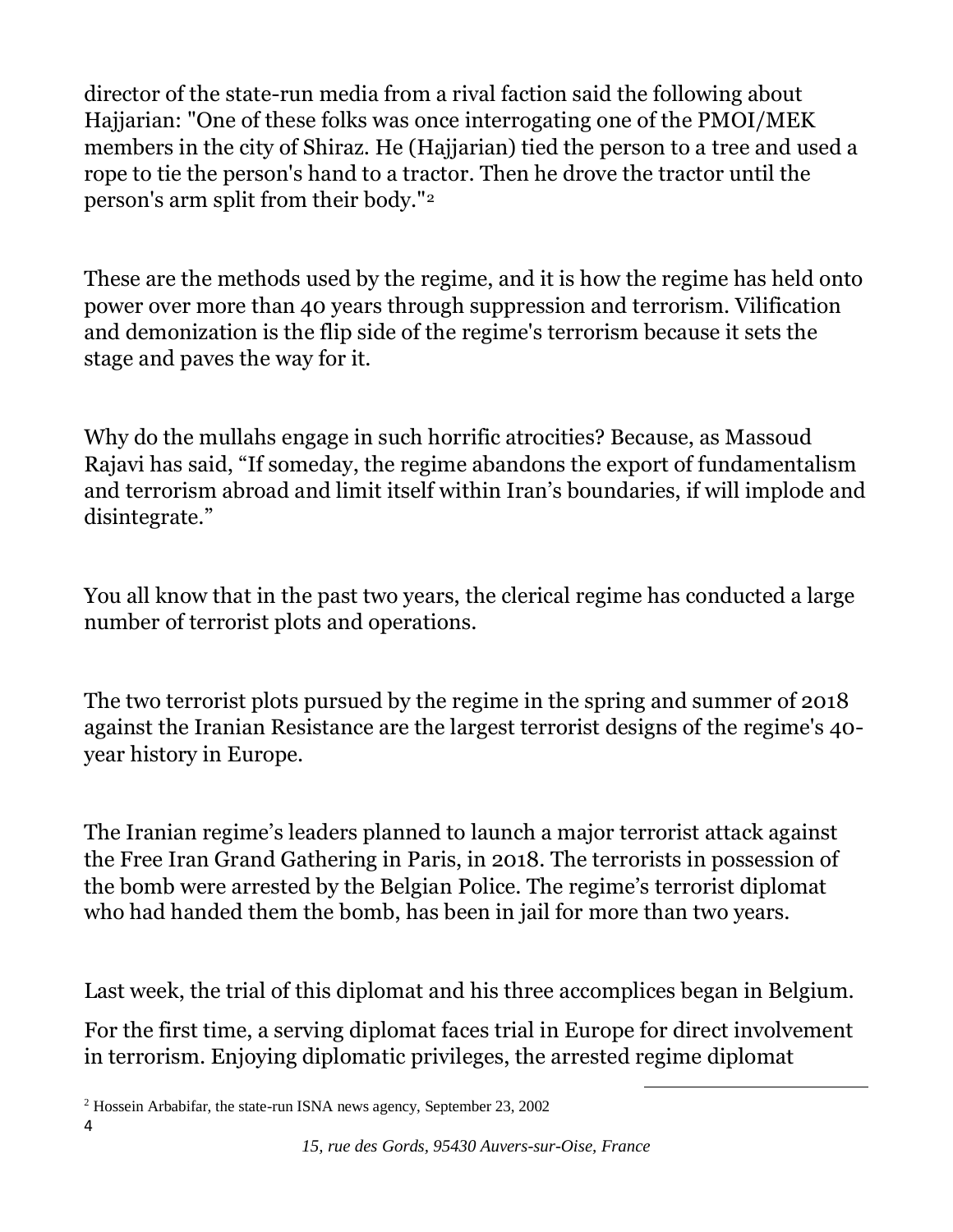directed this plot under the supervision of the senior Intelligence Ministry officials, the regime's supreme leader Ali Khamenei and its president, Hassan Rouhani.

And this shows that the regime views this Resistance and democratic alternative as the main threat to its survival. And it spares to crime to confront the Resistance; even to the extent that it uses its own formal officials to move explosives.

Merely six days after the start of the December 2017 uprisings, the secretary of the regime's Supreme National Security Council, IRGC veteran Ali Shamkhani, said that the PMOI/ MEK "will be hit by Iran's reaction where they would have no idea." He meant that in their attempts to suppress the uprising, the mullahs will target the uprising's leading force.

After carrying out the bombing plot at the Resistance's rally, the regime reportedly planned to claim that the explosion was the work of the PMOI/MEK itself and the result of their internal feuds. That is why, some time before this plot, notorious agents of the regime's intelligence service in Europe had started to spread lies about "mysterious murders" within the PMOI/MEK.

### Dear friends,

Now that the case for one of the regime's large terrorist plots is being investigated in a European court, the opportunity is ripe for answering several fundamental questions in this regard.

First, what is the right policy and what is the right policy with respect to the regime's terrorism?

Second, what are the most important methods of this regime for committing such acts?

And, finally, what steps should be taken to confront it?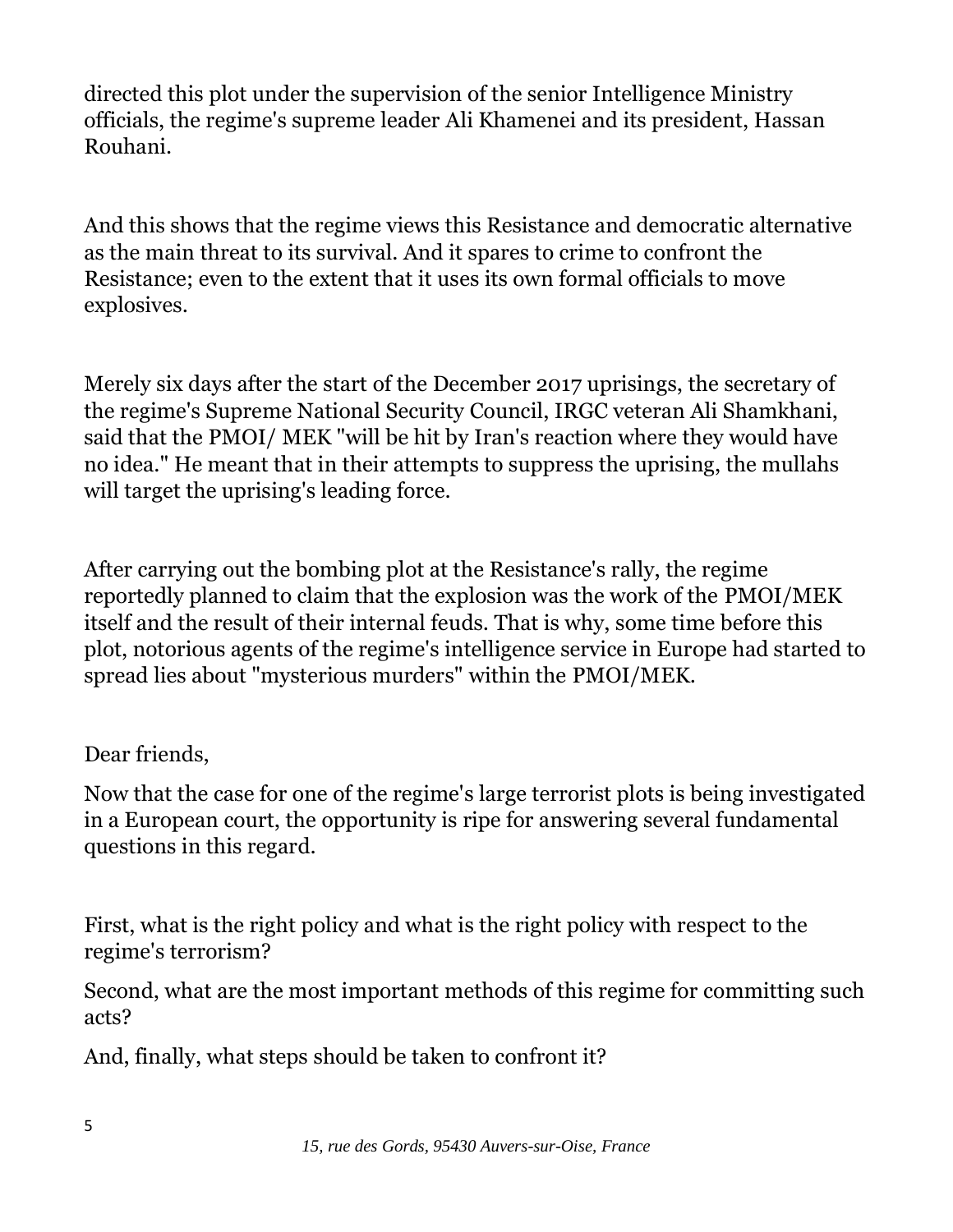### **Western governments' catastrophic mistakes in confronting the clerical regime**

So far, western governments have made catastrophic mistakes in this regard. For example, they have played right into the regime's hands by acknowledging that its terrorism is a sign of its power and strength. However, there has always been a direct link between the escalation of uprisings and intensification of social and economic challenges on the one hand, and its resort to terrorism on the other.

Another mistake was the western government's appeasement of the regime in previous years. In fact, it was not the power of the regime that made the expansion of its terrorism and fundamentalism possible, it was this appeasement policy.

For their part, the ruling mullahs have interpreted western governments' appeasement or their turning a blind eye as a sign of weakness, encouraging them to increase their aggression.

Another mistake has been the false hope and expectation that perhaps the religious fascism will one day abandon its terrorism if it receives concessions or incentives. Or, perhaps there will be a sudden emergence of moderates from the camp of ruling savages who would nudge the regime toward reform and moderation. The regime, of course, put on masks of moderation on a bunch of despised murderers, then took away all the concessions, and yet refused to abandon terrorism.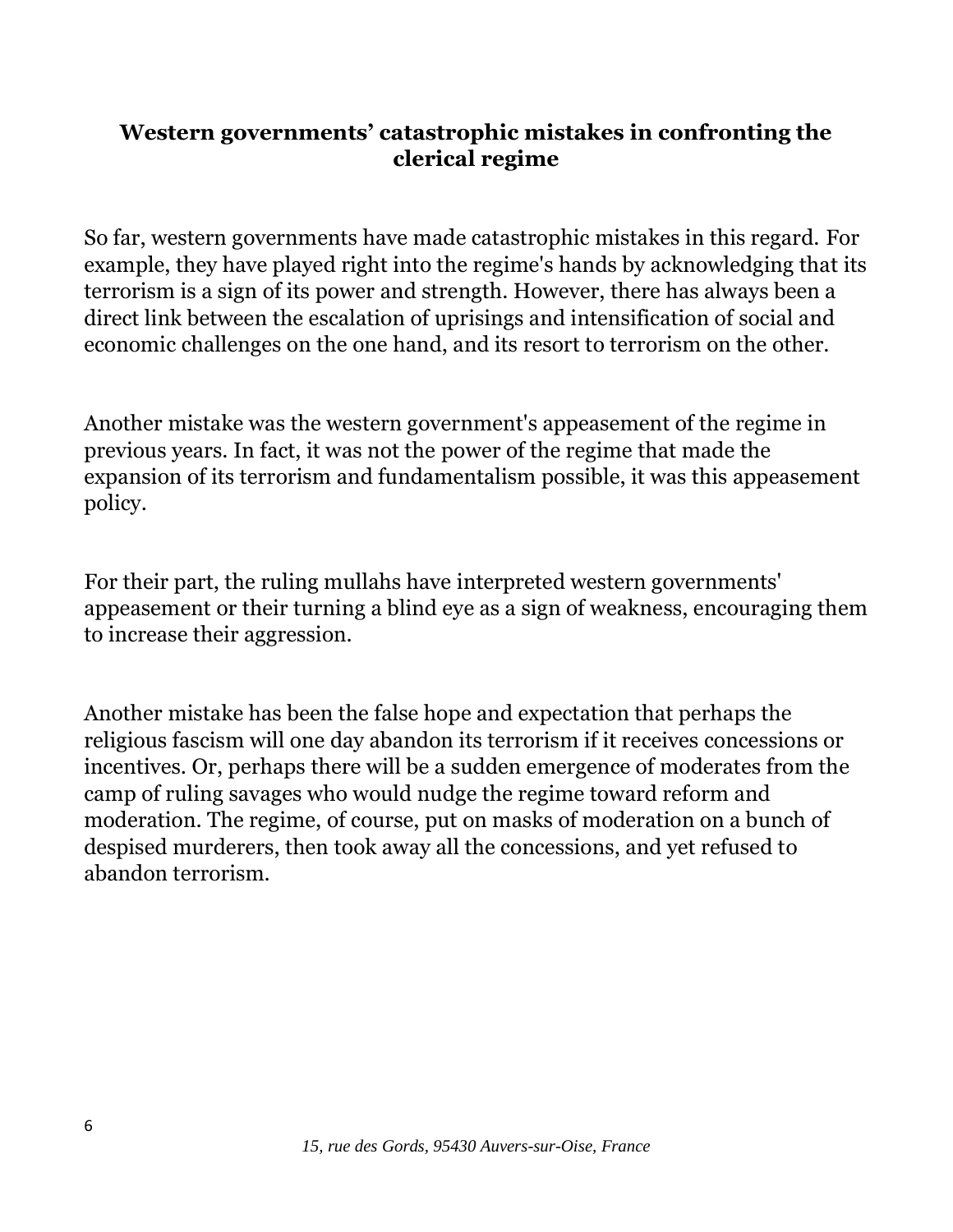# **The right policy vis-à-vis the clerical regime is firmness**

So, what has been and still is the right policy?

The right policy can be summed up in a single word: firmness.

That means firmly dispensing with everything that enables the regime's terrorist activity, and firmly responding to every single criminal act.

Now, onto the second question: What are the most important methods and tactics used by the religious fascism to advance its terrorist objectives in Europe? It is clear that:

- It takes advantage of the legal, diplomatic, banking and technological means and tools, as well as the democratic conditions, made available by western countries;
- It benefits from the silence of western governments in order to have deniability for its terrorist actions;
- It deceives western security agencies through devious intelligence cooperation, and uses such communications to protect its terrorists;
- It paints its agents as "political opponents" and hides its espionage and terrorist activities under the guise of "opposing the MEK."
- And, finally, it propagates the delusion that if western governments show firmness, they would pay a heavy price for it. But, even in the past two years, the world saw that after the courageous measure of the government of Albania and the expulsion of the regime's ambassador, the expulsion of its diplomats from France and the Netherlands, the arrest of its diplomat in Germany, and also the elimination of the commander of the terrorist Qods Force, the regime has been forced to tread more carefully and limit its activities somewhat. Otherwise, it would have become more emboldened.

The conclusion is that governments must firmly stand up to the clerical regime.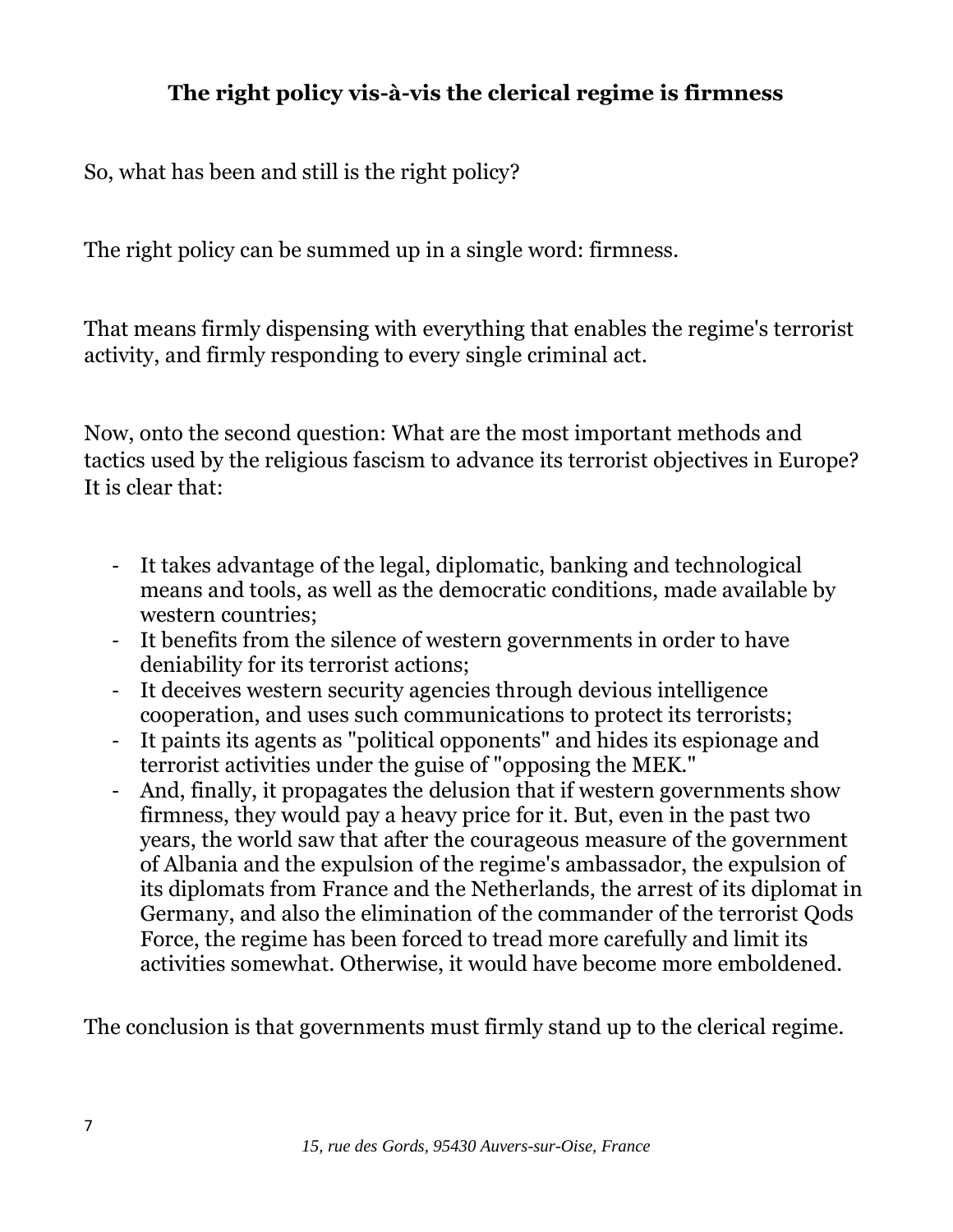The regime's terrorism grows and expands under the shadow of silence, denial, ignorance, turning a blind eye and looking the other way. It is time for all this ignorance about the people of the world's security and peace to end.

As I said at the outset, terrorism is the essence and fundamental nature of this regime and it is inseparable from it. Therefore, the end of its terrorism is inseparable from the end of the regime itself. But, it can at least be curbed and stopped on European soil through some political and tactical measures and steps.

# **Call on world governments**

1. All of the privileges and resources that the regime relies on to carry out its terrorist acts in Europe must be taken away from it. The regime's embassies must be closed.

In its annual report released in June 2019, the Federal Office for the Protection of the Constitution of Germany (BfV) said: "In Germany, the headquarters of the Ministry of Intelligence at the Iranian embassy in Berlin plays an important role in intelligence operations. In addition to independent intelligence operations, this agency also supports activities undertaken by the Ministry of Intelligence [in Tehran]."

In a resolution in June of this year, a majority in the U.S. House of Representatives urged governments to prevent the malign activities of the Iranian regime's diplomatic missions, with the goal of closing the embassies down, including the Iranian embassy in Albania.

2. The front companies, cultural and educational centers, religious associations and so-called mosques that are funded and supported by the Iranian regime are all centers that sustain the regime's espionage and terrorist activities, and so they must be exposed and closed down.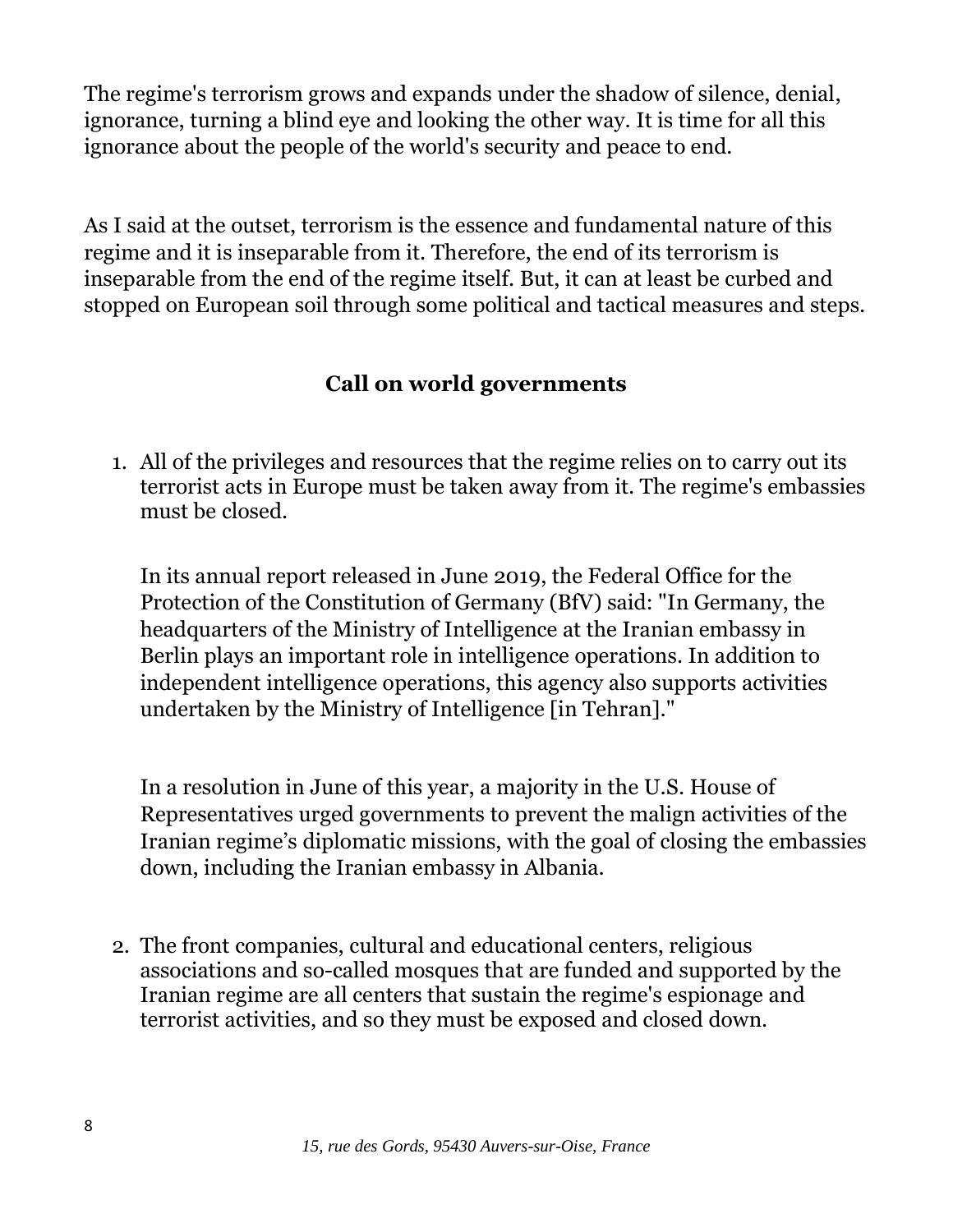- 3. Any form of financial transactions internationally conducted by individuals or front companies of the mullahs' intelligence ministry or the Qods Force must be completely stopped.
- 4. The regime's agents and operatives who function under the cover of commercial, cultural, or religious activities, or pretend to be journalists or opponents, refugees, or citizens, must be expelled from European countries.
- 5. Western governments must prevent their security and intelligence services from communicating or contacting the regime's notorious Intelligence Ministry or its Qods Force, an exchange that only facilitates the entry of the regime's agents into Europe.
- 6. Without any commercial and diplomatic considerations, reports about the regime's terrorist plots, operations and the identities of the Intelligence Ministry and terrorist Qods Force agents and operatives active on in Europe must be published in full and publicized. Similarly, the identities of the regime's front entities or lobbies must be published in full and communicated to the public.
- 7. We urge all parliaments in Europe and also the U.S. Congress to pass effective legislation facilitating the expulsion of operatives of the regime's Ministry of Intelligence and Security (MOIS) and the Islamic Revolutionary Guard Corps (IRGC) from their countries.

I hope that all governments respond positively to these calls, because their own people's interests and security depend on such acts of firmness.

What the Iranian people and the Iranian Resistance have asked, and continue to ask, from these government is to stand firm against devious state-sponsored terrorism and the foremost sponsor and central banker of international terrorism. It is time for all the ignorance about the people of the world's fate, security and peace to end.